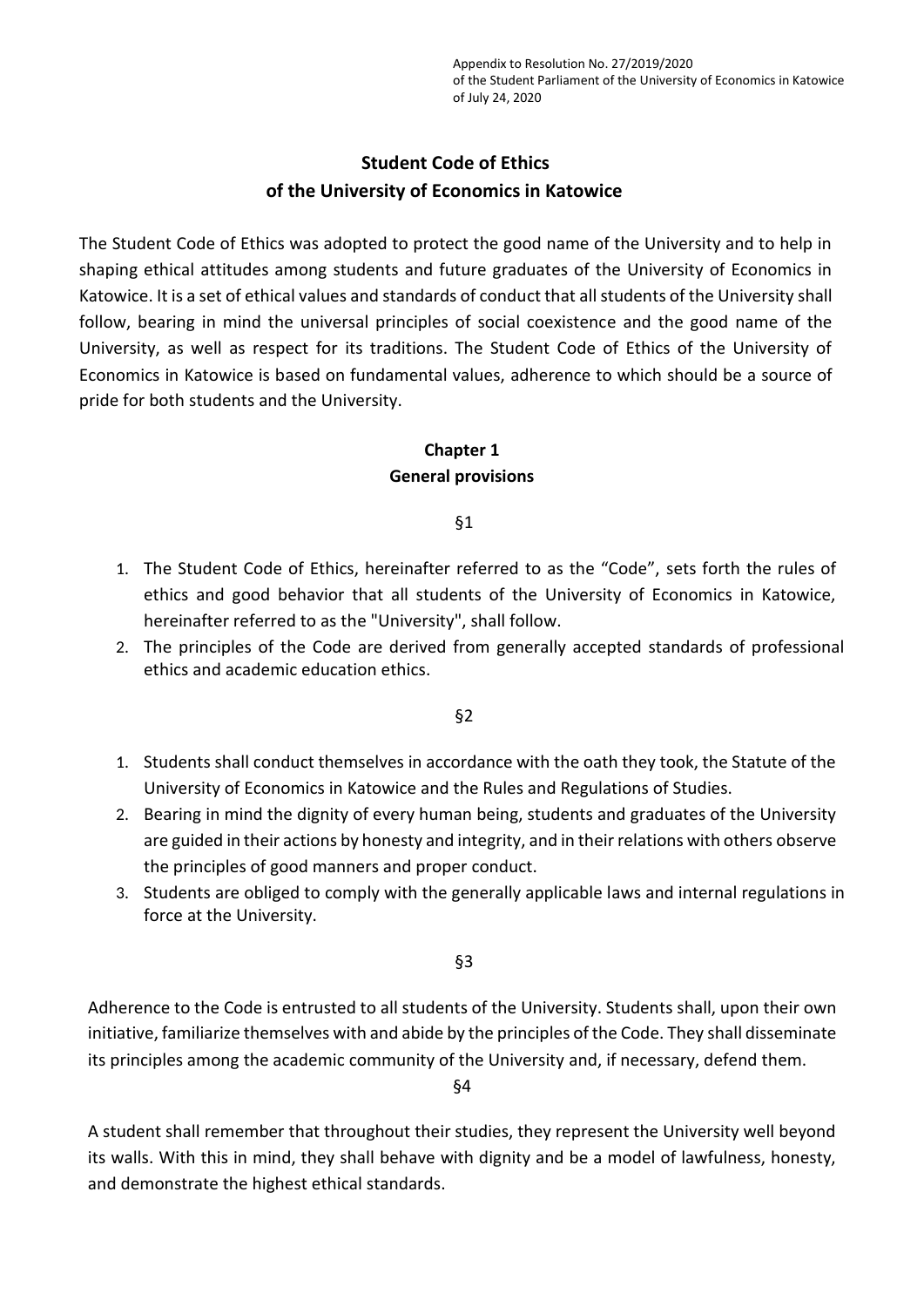# **Chapter 2 Student rights**

§5

Students have the right to demand from any person working at the University the protection of rights granted to them under the Law on Higher Education and Science and the Rules and Regulations of Studies at the University.

## §6

Every student has the right to:

- 1. have their dignity respected,
- 2. free dialogue with other members of the academic community,
- 3. fair verification of their knowledge,
- 4. pursue personal interests, within the framework of their studies,
- 5. form and join research clubs and student organizations,
- 6. reliable scientific information and thoroughly prepared teaching activities.

## **Chapter 3 Duties and responsibilities of the student**

## §7

- 1. A student shall respect University authorities, academic teachers and all University employees.
- 2. A student shall treat University employees equally, regardless of their position in the academic hierarchy, and observe the principles of good manners in their contacts with employees, in particular by being polite, dressing appropriately for examinations and academic ceremonies, and by addressing employees in accordance with academic titles.
- 3. Students shall treat the symbols of the University with respect.

§8

Students are expected to fulfill their academic duties with integrity, to maintain appropriate forms in University interactions, and to complete their obligations to the University in a timely manner.

§9

1. Students shall co-create a supportive and friendly academic community, assist each other in studies and have a motivating influence on the social groups of which they are members. They shall actively aid younger and incoming students in adjusting to the academic life, as well as in learning about and abiding by the rules of the University.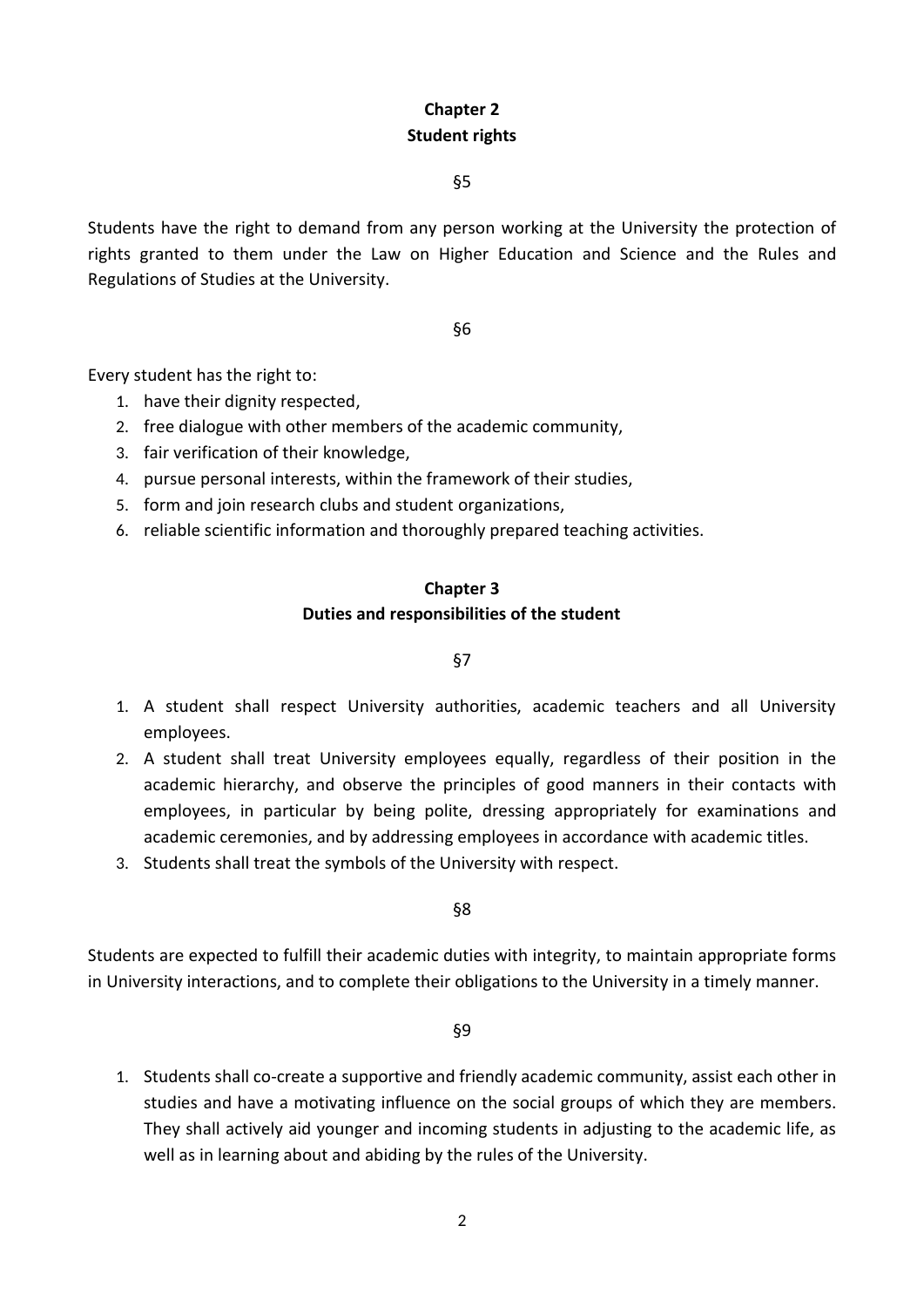2. Students shall show particular empathy toward persons with special needs and international students, and help them whenever possible.

#### §10

A student shall refrain from participating in any events on or off campus that offend their dignity, the dignity of others, or that could damage or compromise the good name of the University.

#### §11

- 1. A student shall strive for self-improvement, shape their character and personality, and constantly expand their knowledge, in particular by participating in extracurricular and voluntary activities.
- 2. A student shall treat all forms of verification of their knowledge as an element contributing to their personal development.
- 3. A student shall, whenever possible, support the on-going scientific and social initiatives, as well as engage in the development of the University. They should actively participate in conferences, trainings, open lectures and other events held at the University, and contribute to their organization.
- 4. A student shall engage in activities undertaken for the benefit of education quality, in particular through honest answers to evaluation surveys.

#### §12

Each student shall strive to resolve disputes amicably.

## **Chapter 4**

#### **Attitude towards the academic community of the University**

#### §13

Students shall not discriminate against employees or other students based on their skin color, religion, national origin, political beliefs, sexual orientation, or for any other reason.

#### §14

A student shall take care of the good name of the University and represent it with dignity, also beyond its walls and in virtual space.

#### §15

A student shall cooperate with individuals connected with the University in order to improve its functioning. They shall appeal to the Student Government as the main representative of their interests in disputable issues that require interaction with the University authorities.